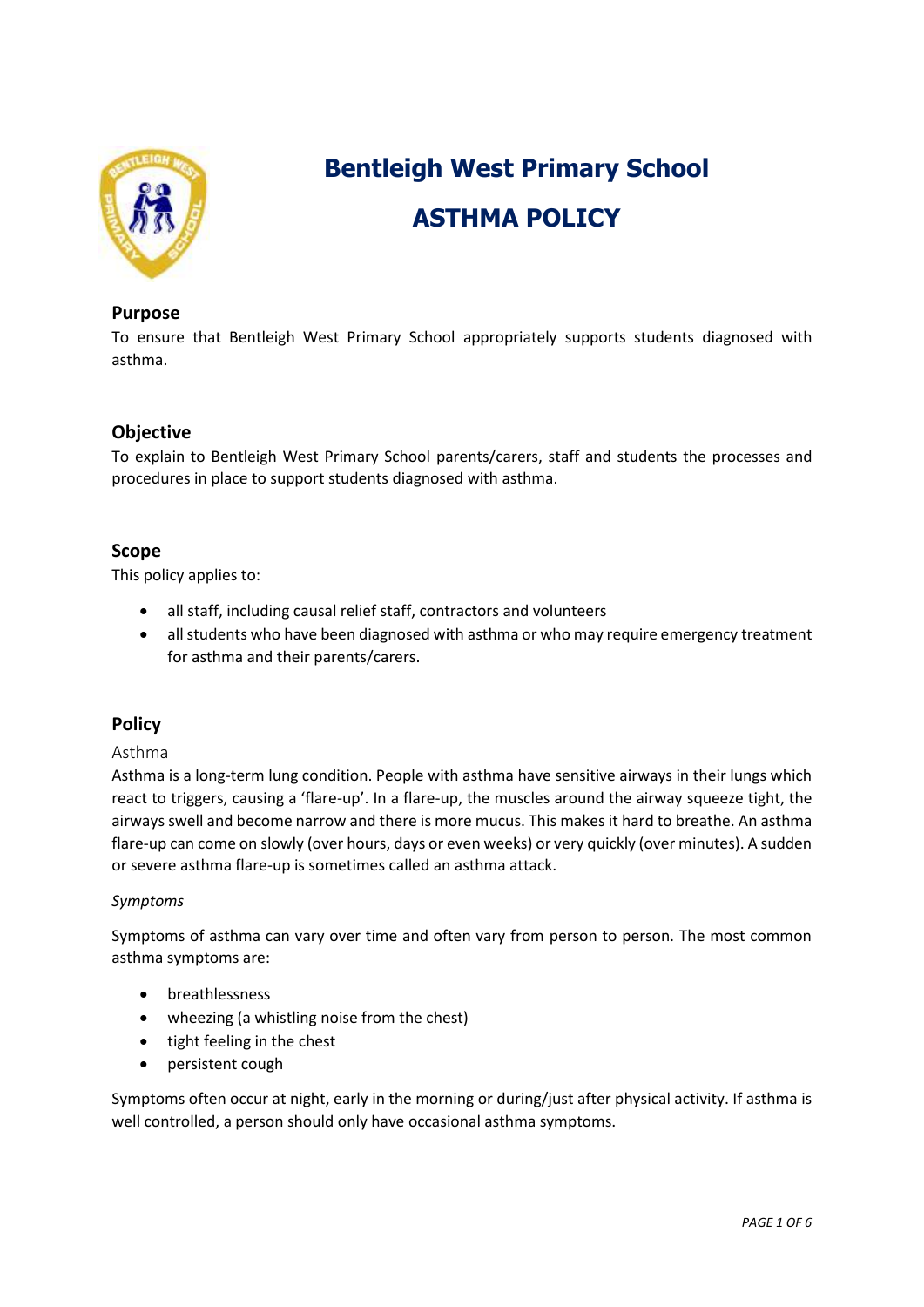## *Triggers*

A trigger is something that sets off or starts asthma symptoms. Everyone with asthma has different triggers. For most people with asthma, triggers are only a problem when asthma is not well controlled with medication. Common asthma triggers include:

- 
- smoke (cigarette smoke, wood smoke from open fires, burn-offs or bushfires)
- house dust mites moulds
- 
- chemicals such as household cleaning products
- 
- laughter or emotions, such as stress
- exercise colds/flu
	- weather changes such as thunderstorms and cold, dry air
	-
- pollens **and animals** such as cats and dogs
	- deodorants (including perfumes, aftershaves, hair spray and aerosol deodorant sprays)
- food chemicals/additives certain medications (including aspirin and anti-inflammatories)

## Asthma management

If a student diagnosed with asthma enrols at Bentleigh West Primary School:

- 1. Parents/carers must provide the school with an [Asthma Care](http://www.education.vic.gov.au/school/principals/spag/health/Documents/AsthmaCarePlan.pdf) Plan which has been completed by the student's medical practitioner. The plan must outline:
	- the prescribed medication taken by the student and when it is to be administered, for example as a pre-medication to exercise or on a regular basis
	- emergency contact details
	- the contact details of the student's medical practitioner
	- the student's known triggers
	- the emergency procedures to be taken in the event of an asthma flare-up or attack.
- 2. Parents/carers should also provide a photo of the student to be included as part of the student's Asthma Care Plan.
- 3. Bentleigh West Primary School will keep all Asthma Care Plans in the sick bay and the classroom of each student with an Asthma Care Plan.

If a student diagnosed with asthma is going to attend a school camp or excursion, Bentleigh West Primary School parents/carers are required to provide any updated medical information.

- 4. If a student's asthma condition or treatment requirements change, parent/carers must notify the school and provide an updated Asthma Care Plan.
- 5. School staff will work with parents/carers to review Asthma Care Plans once a year, at the beginning of the school year.

## Student asthma kit

All students diagnosed with asthma are required to have a student asthma kit at school which contains:

- their own prescribed reliever medication labelled with the student's name
- their spacer (if they use one)

Students will be required to keep their asthma kits with them while at school. Spare kits are also kept in the sick bay.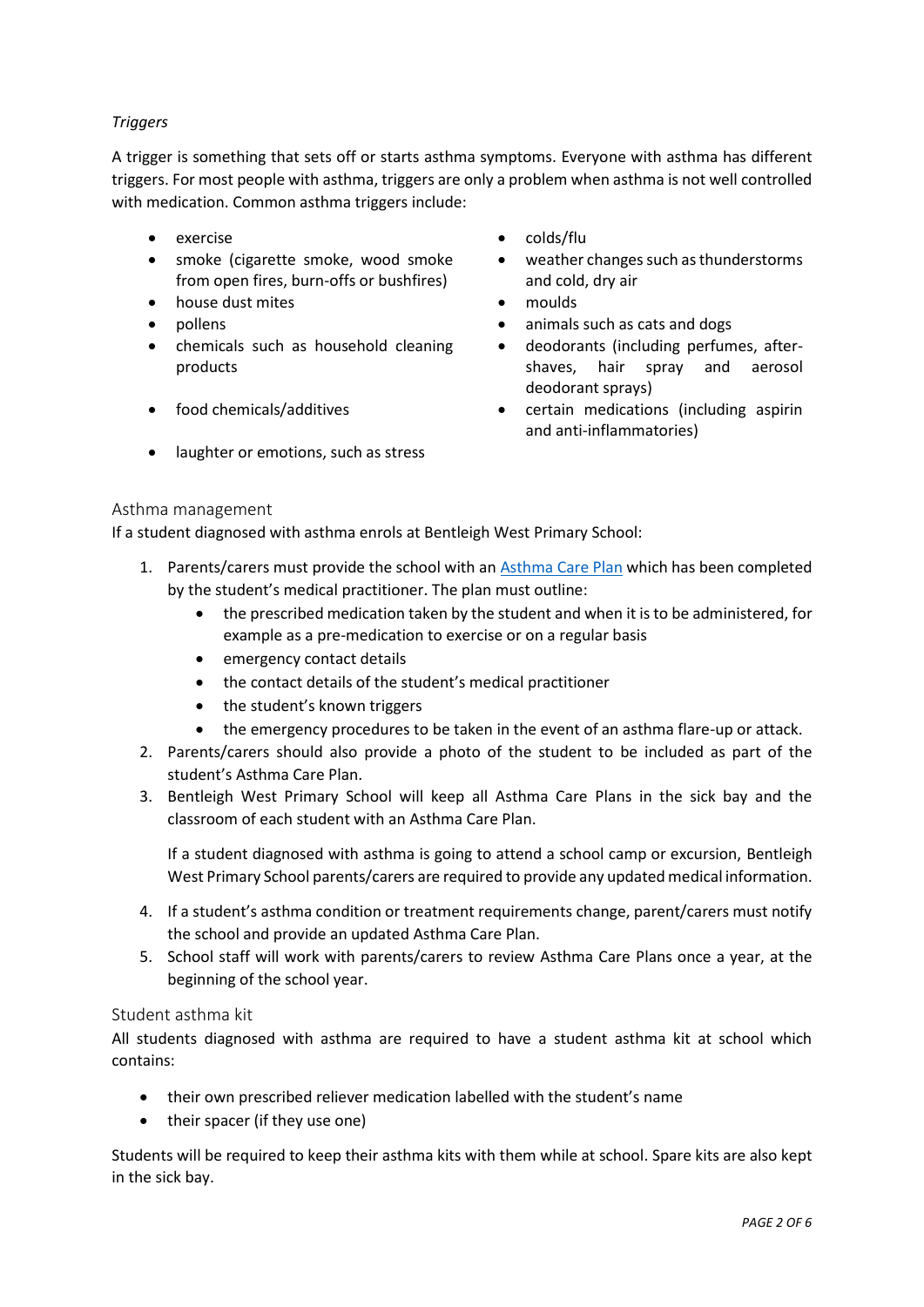## Asthma emergency response plan

If a student is:

- having an asthma attack
- difficulty breathing for an unknown cause, even if they are not known to have asthma

School staff will endeavour to follow the Asthma First Aid procedures outlined in the table below. School staff may contact Triple Zero "000" at any time.

| <b>Step</b> | <b>Action</b>                                                                                                                                                                                  |  |  |  |  |  |
|-------------|------------------------------------------------------------------------------------------------------------------------------------------------------------------------------------------------|--|--|--|--|--|
| 1.          | Sit the person upright                                                                                                                                                                         |  |  |  |  |  |
|             | Be calm and reassuring                                                                                                                                                                         |  |  |  |  |  |
|             | Do not leave them alone<br>$\bullet$                                                                                                                                                           |  |  |  |  |  |
|             | Seek assistance from another staff member or reliable student to locate the<br>$\bullet$<br>student's reliever, the Asthma Emergency Kit and the student's Asthma Care<br>Plan (if available). |  |  |  |  |  |
|             | If the student's action plan is not immediately available, use the Asthma First<br>$\bullet$<br>Aid as described in Steps 2 to 5.                                                              |  |  |  |  |  |
| 2.          | Give 4 separate puffs of blue or blue/grey reliever puffer:                                                                                                                                    |  |  |  |  |  |
|             | Shake the puffer<br>$\bullet$                                                                                                                                                                  |  |  |  |  |  |
|             | Use a spacer if you have one<br>$\bullet$                                                                                                                                                      |  |  |  |  |  |
|             | Put 1 puff into the spacer<br>$\bullet$                                                                                                                                                        |  |  |  |  |  |
|             | Take 4 breaths from the spacer                                                                                                                                                                 |  |  |  |  |  |
|             | Remember - Shake, 1 puff, 4 breaths                                                                                                                                                            |  |  |  |  |  |
| 3.          | Wait 4 minutes                                                                                                                                                                                 |  |  |  |  |  |
|             | If there is no improvement, give 4 more separate puffs of blue/grey reliever as<br>above                                                                                                       |  |  |  |  |  |
|             | (or give 1 more dose of Bricanyl or Symbiocort inhaler)                                                                                                                                        |  |  |  |  |  |
| 4.          | If there is still no improvement call Triple Zero "000" and ask for an ambulance.                                                                                                              |  |  |  |  |  |
|             | Tell the operator the student is having an asthma attack                                                                                                                                       |  |  |  |  |  |
|             | Keep giving 4 separate puffs every 4 minutes until emergency assistance arrives                                                                                                                |  |  |  |  |  |
|             | (or 1 dose of Bricanyl or Symbicort every 4 minutes - up to 3 doses of Symbicort)                                                                                                              |  |  |  |  |  |
| 5.          | If asthma is relieved after administering Asthma First Aid, stop the treatment and                                                                                                             |  |  |  |  |  |
|             | observe the student. Notify the student's emergency contact person and record the                                                                                                              |  |  |  |  |  |
|             | incident                                                                                                                                                                                       |  |  |  |  |  |

Staff will call Triple Zero "000" immediately if:

- the person is not breathing
- if the person's asthma suddenly becomes worse or is not improving
- if the person is having an asthma attack and a reliever is not available
- if they are not sure if it is asthma
- if the person is known to have anaphylaxis

#### Training for staff

Bentleigh West Primary School will arrange the following asthma management training for staff: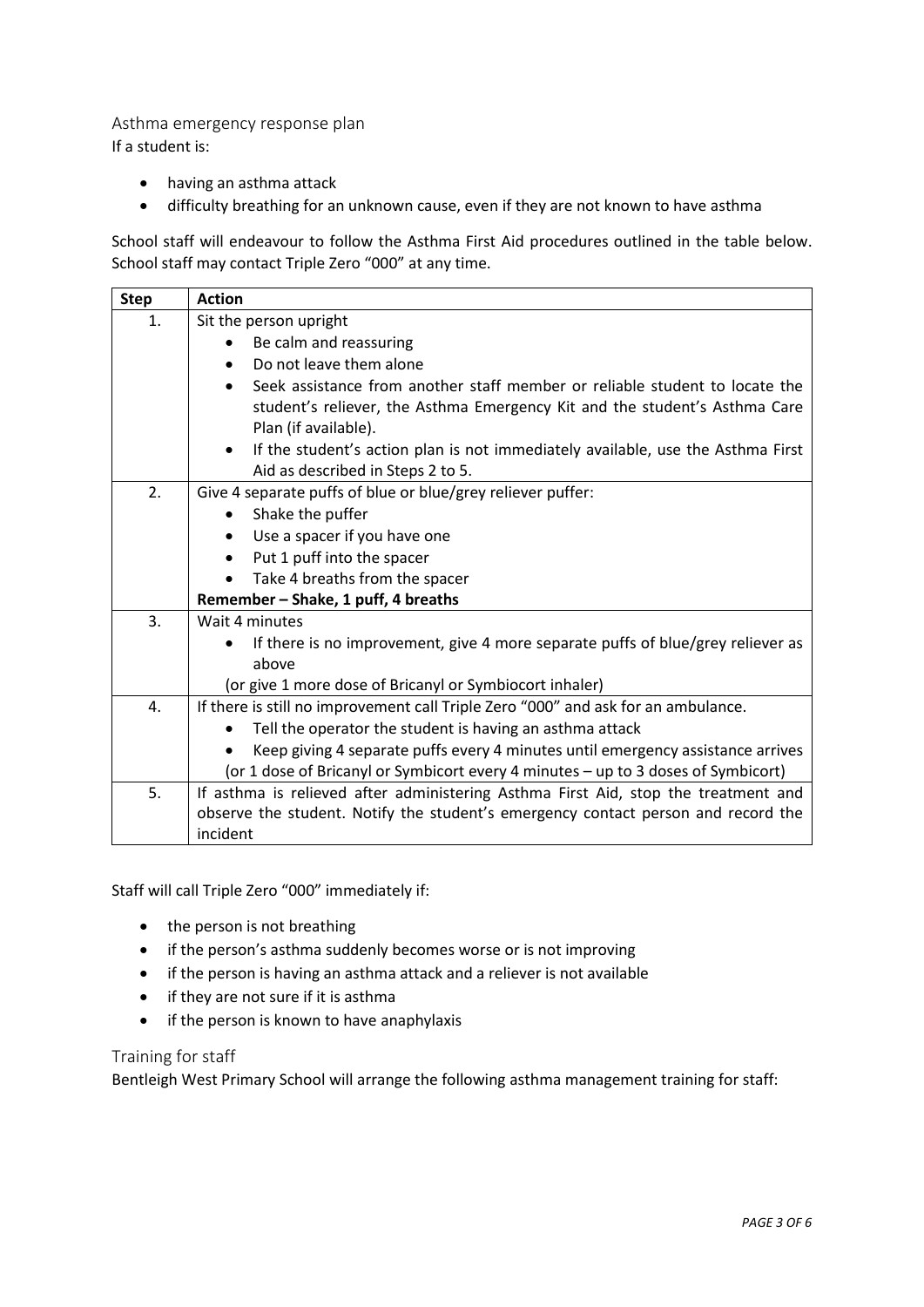| <b>Staff</b>                               | <b>Completed by</b>                                                                                                                                                                                                              | Course                                                                                                                                                                                                   | Provider                                                      | Cost                                                  | <b>Valid for</b> |
|--------------------------------------------|----------------------------------------------------------------------------------------------------------------------------------------------------------------------------------------------------------------------------------|----------------------------------------------------------------------------------------------------------------------------------------------------------------------------------------------------------|---------------------------------------------------------------|-------------------------------------------------------|------------------|
| Group 1<br>General<br><b>Staff</b>         | School staff with a direct<br>teaching<br>role<br>with<br>affected<br>students<br>by<br>asthma or other school<br>staff directed<br>by the<br>principal after conducting<br>a risk assessment.                                   | Asthma first aid<br>management for<br>education staff<br>(non-accredited)<br>One hour face-to-<br>face or online<br>training.                                                                            | The Asthma<br>Foundation of<br>Victoria                       | Free to all<br>schools                                | 3 years          |
| Group 2<br><b>Specific</b><br><b>Staff</b> | Staff working with high<br>risk children with a<br>history of severe asthma,<br>or with direct student<br>wellbeing responsibility,<br>(including nurses,<br>PE/sport teachers, first<br>aid and school staff<br>attending camp) | Course in<br>Management of<br>Asthma Risks and<br>Emergencies in<br>the Workplace<br>22282VIC<br>(accredited)<br><b>OR</b><br>Course in<br>Emergency<br>Asthma<br>Management<br>10392NAT<br>(accredited) | Any RTO that has<br>this course in their<br>scope of practice | Paid by<br>Bentleigh<br><b>West Primary</b><br>School | 3 years          |

Bentleigh West Primary School will also conduct an annual briefing for staff on the procedures outlined in this policy, including:

- the causes, symptoms and treatment of asthma
- identities of the students diagnosed with asthma
- how to use a puffer and spacer
- the location of:
	- o the Asthma Emergency Kits
	- o asthma medication which has been provided by parents for student use.

Bentleigh West Primary School will also provide this policy to casual relief staff and volunteers who will be working with students, and may also provide a briefing if the principal decides it is necessary depending on the nature of the work being performed.

## Asthma Emergency Kit

Bentleigh West Primary School will provide and maintain at least two Asthma Emergency Kits. One kit will be kept on school premises in the sick bay and one will be a mobile kit for activities such as:

- yard duty
- camps and excursions.

Bentleigh West Primary School will provide an additional kit for every 300 students, located in the sick bay.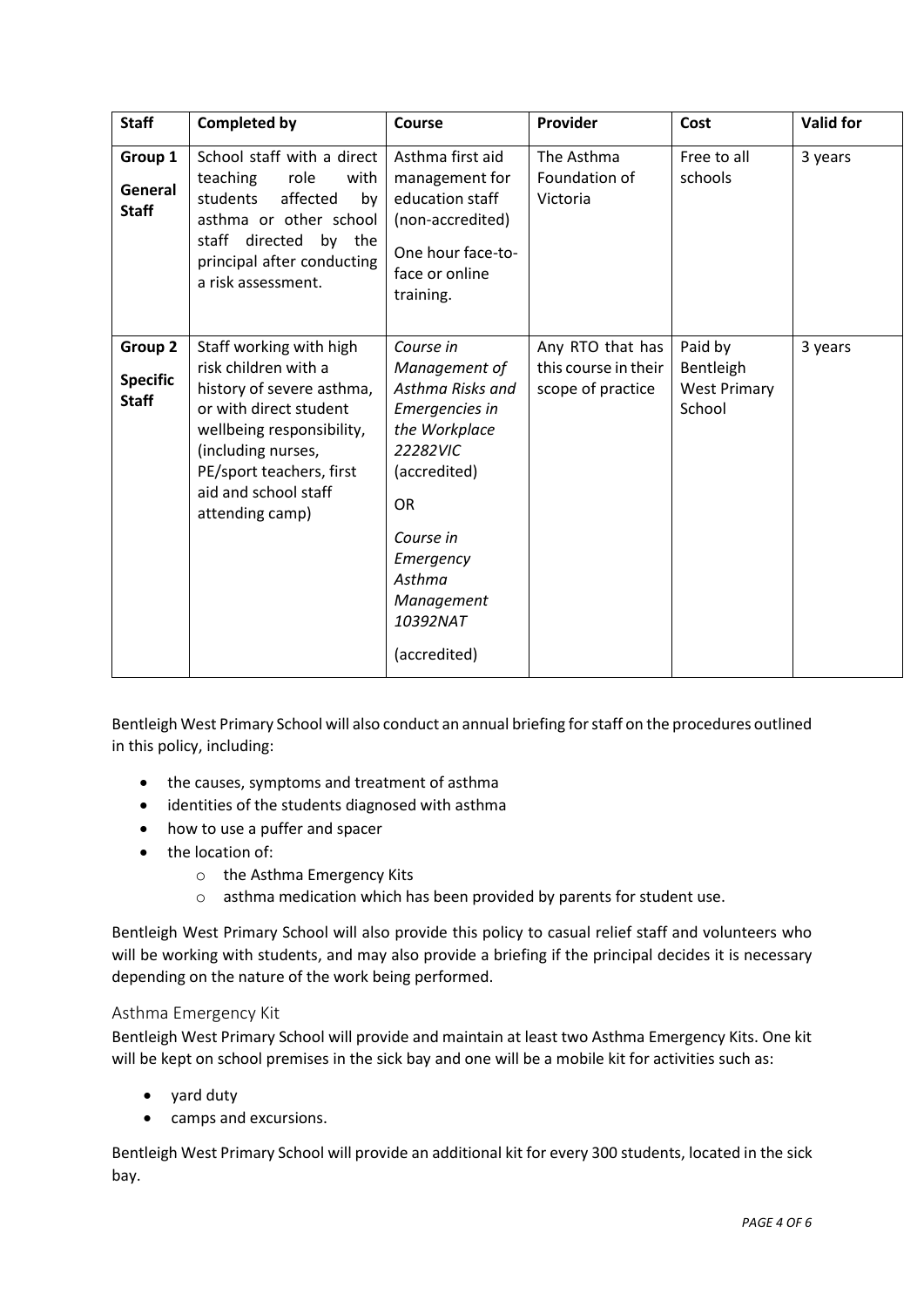The Asthma Emergency Kit will contain:

- at least 1 blue or blue/grey reliever medication such as Airomir, Admol or Ventolin
- at least 2 spacer devices (for single person use only) to assist with effective inhalation of the blue or blue/grey reliever medication (Bentleigh West Primary School will ensure spare spacers are available as replacements). Spacers will be stored in a dust proof container.
- clear written instructions on Asthma First Aid, including:
	- o how to use the medication and spacer devices
	- o steps to be taken in treating an asthma attack
- A record sheet/log for recording the details of an asthma first aid incident, such as the number of puffs administered.

The school nurse will monitor and maintain the Asthma Emergency Kits. They will:

- ensure all contents are maintained and replaced where necessary
- regularly check the expiry date on the canisters of the blue or blue/grey reliever puffers and place them if they have expired or a low on doses
- replace spacers in the Kits after each use (spacers are single-person use only)
- dispose of any previously used spaces.

The blue or blue/grey reliever medication in the Asthma Emergency Kits may be used by more than one student as long as they are used with a spacer. If the devices come into contact with someone's mouth, they will not be used again and will be replaced.

After each use of a blue or blue/grey reliever (with a spacer):

- remove the metal canister from the puffer (do not wash the canister)
- wash the plastic casing
- rinse the mouthpiece through the top and bottom under running water for at least 30 seconds
- wash the mouthpiece cover
- air dry then reassemble
- test the puffer to make sure no water remains in it, then return to the Asthma Emergency Kit.

#### Management of confidential medical information

Confidential medical information provided to Bentleigh West Primary School to support a student diagnosed with asthma will be:

- recorded on the student's file
- shared with all relevant staff so that they are able to properly support students diagnosed with asthma and respond appropriately if necessary.

#### Communication plan

This policy will be available on Bentleigh West Primary School's website so that parents and other members of the school community can easily access information about Bentleigh West Primary School's asthma management procedures.

#### Epidemic Thunderstorm Asthma

Bentleigh West Primary School will be prepared to act on the warnings and advice from the Department of Education and Training when the risk of epidemic thunderstorm asthma is forecast as high.